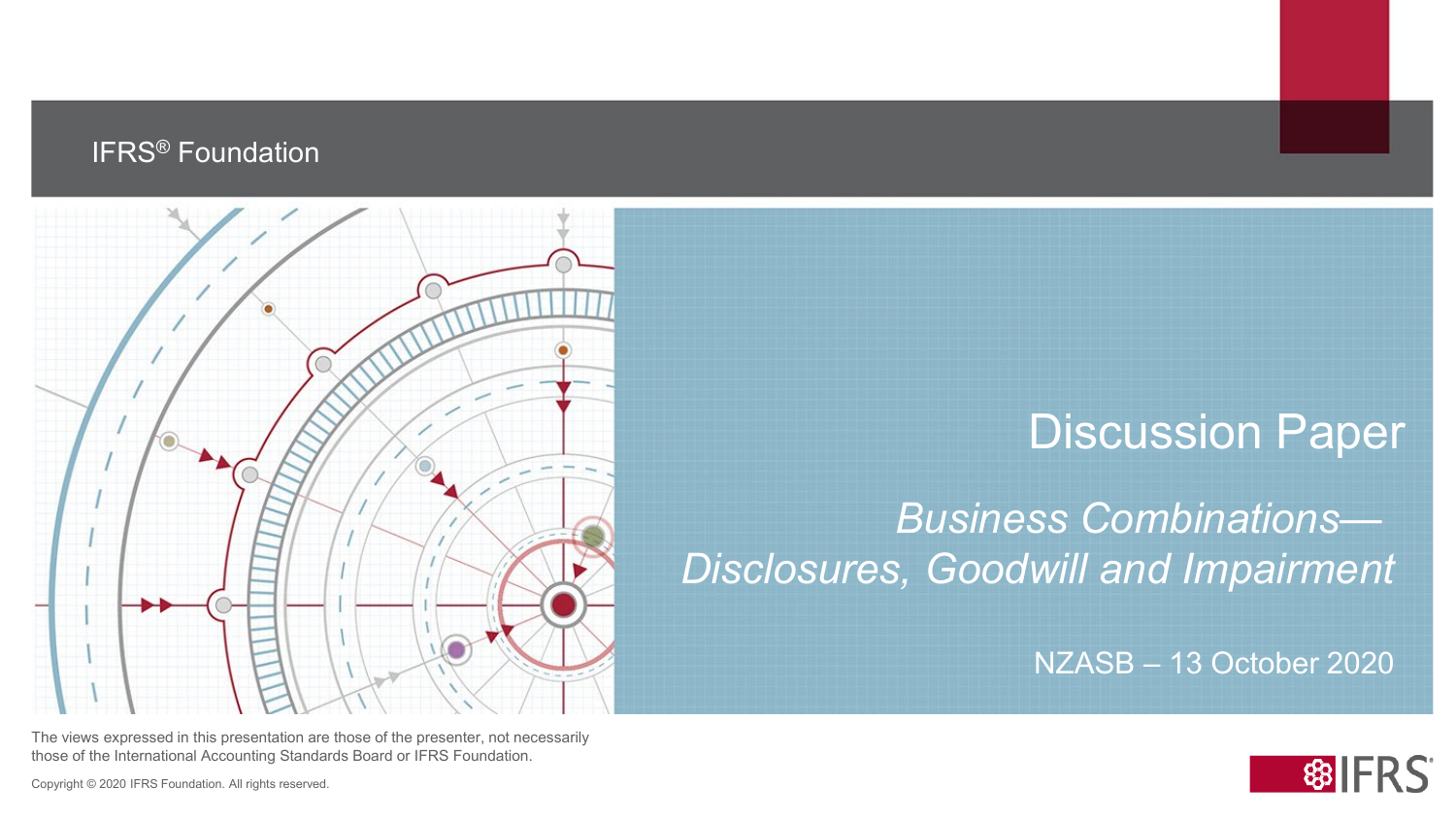Which stakeholder type do you belong to?

A Preparers (companies)

**B Users of financial statements** 

C Auditors

D Standard-setters

E Academics

F Regulators

G Other

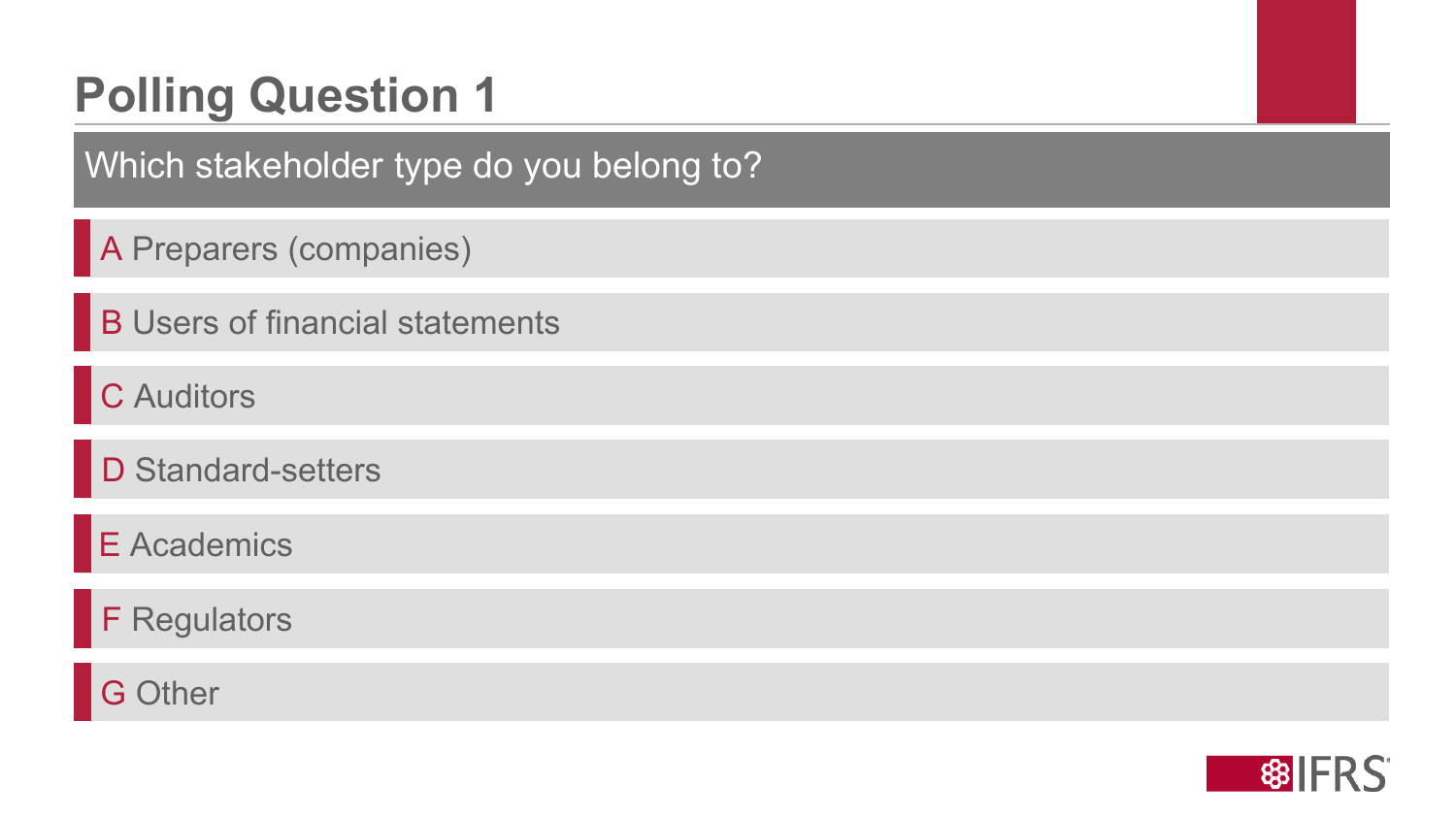#### Housekeeping

The views expressed are those of the presenters, not necessarily those of the International Accounting Standard Board (IASB), the IFRS Foundation or the New Zealand Accounting Standards Board.

The Discussion Paper is available for download on the Goodwill and Impairment project webpage at [www.ifrs.org/projects/work-plan/goodwill-and-impairment/.](http://www.ifrs.org/projects/work-plan/goodwill-and-impairment/)

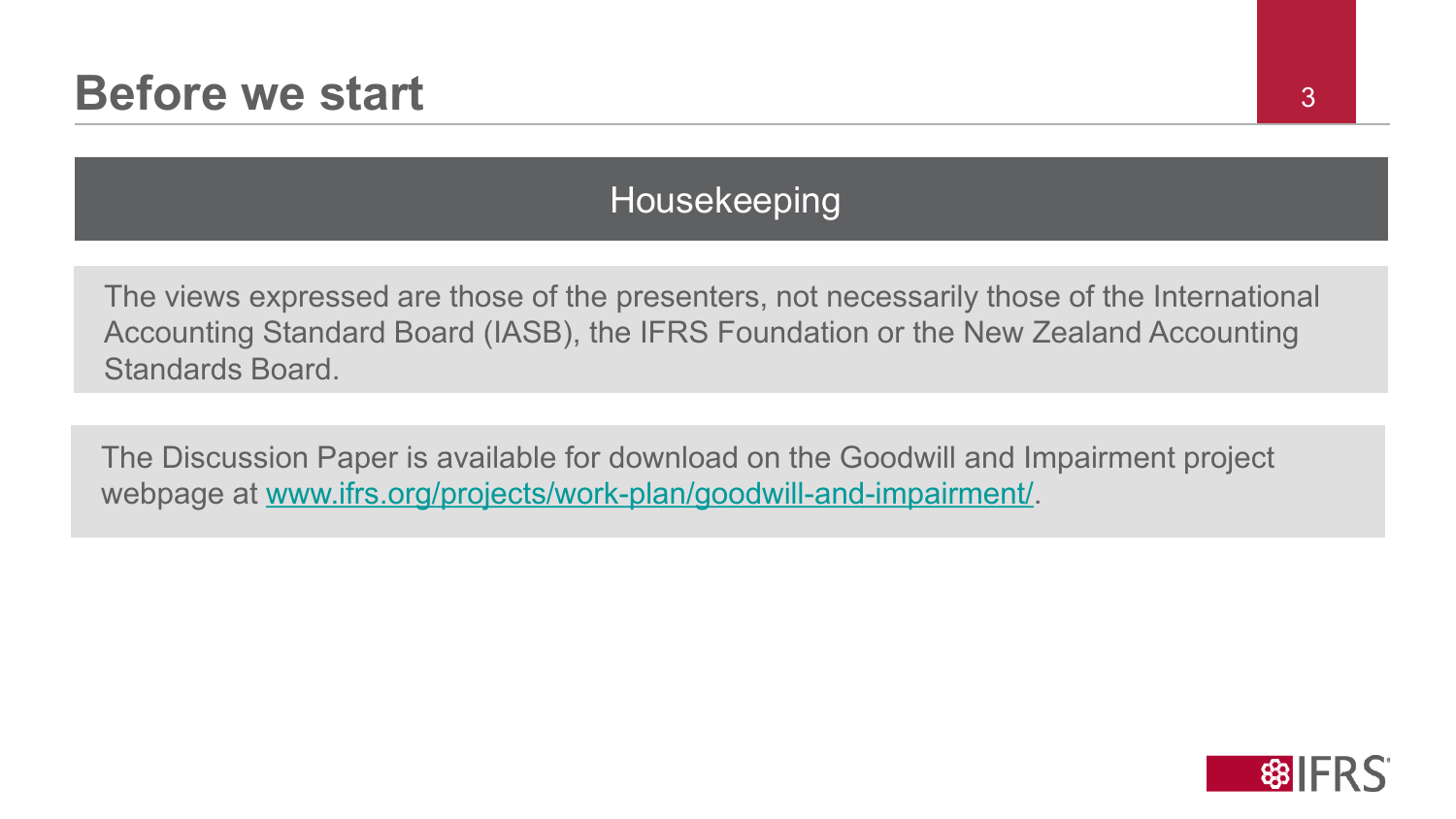#### **The Discussion Paper** 44



\* IFRS 3 introduced the impairment-only approach and replaced IAS 22 which required amortisation.

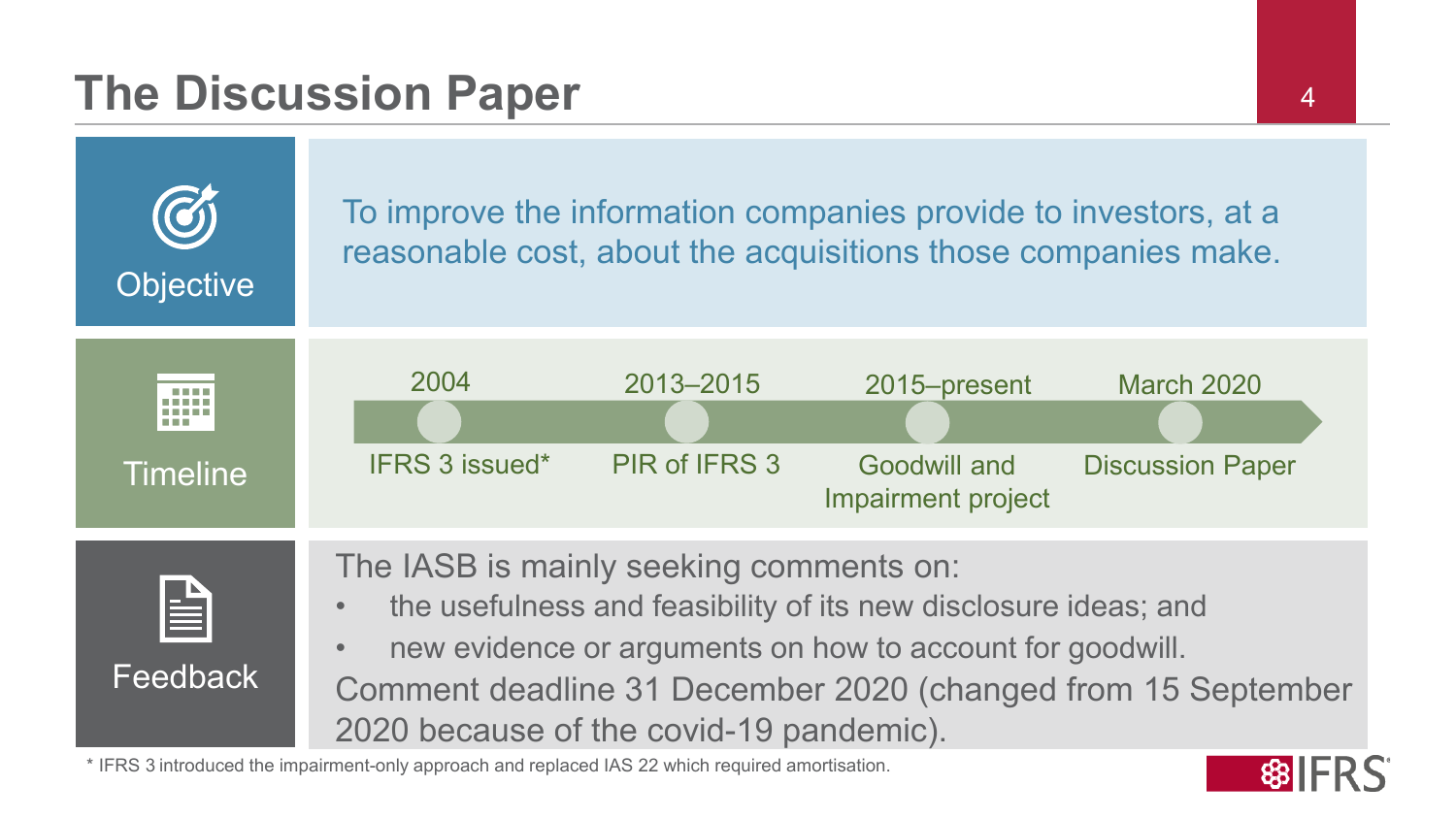### The IASB's preliminary views 5

|  | Improving<br>disclosures about<br>acquisitions | Require companies to disclose:<br>management's objectives for acquisitions; and<br>how acquisitions have performed against those objectives subsequently.<br>Some targeted improvements to existing disclosures. |                                                                                              |  |  |
|--|------------------------------------------------|------------------------------------------------------------------------------------------------------------------------------------------------------------------------------------------------------------------|----------------------------------------------------------------------------------------------|--|--|
|  | Improving the<br>accounting for<br>goodwill    | [A]<br>Can the impairment test<br>be made more effective?<br>$\overline{B}$<br>Should goodwill be                                                                                                                | Not significantly, and not at a reasonable<br>cost.<br>No, retain the impairment-only model. |  |  |
|  |                                                | amortised?                                                                                                                                                                                                       |                                                                                              |  |  |
|  |                                                | Can the impairment test<br>be simplified?                                                                                                                                                                        | Yes, provide relief from the annual<br>impairment test and simplify value in use.            |  |  |
|  | Other topics                                   | • Present on the balance sheet the amount of total equity excluding goodwill.<br>• Do not change recognition of intangible assets separately from goodwill.                                                      |                                                                                              |  |  |

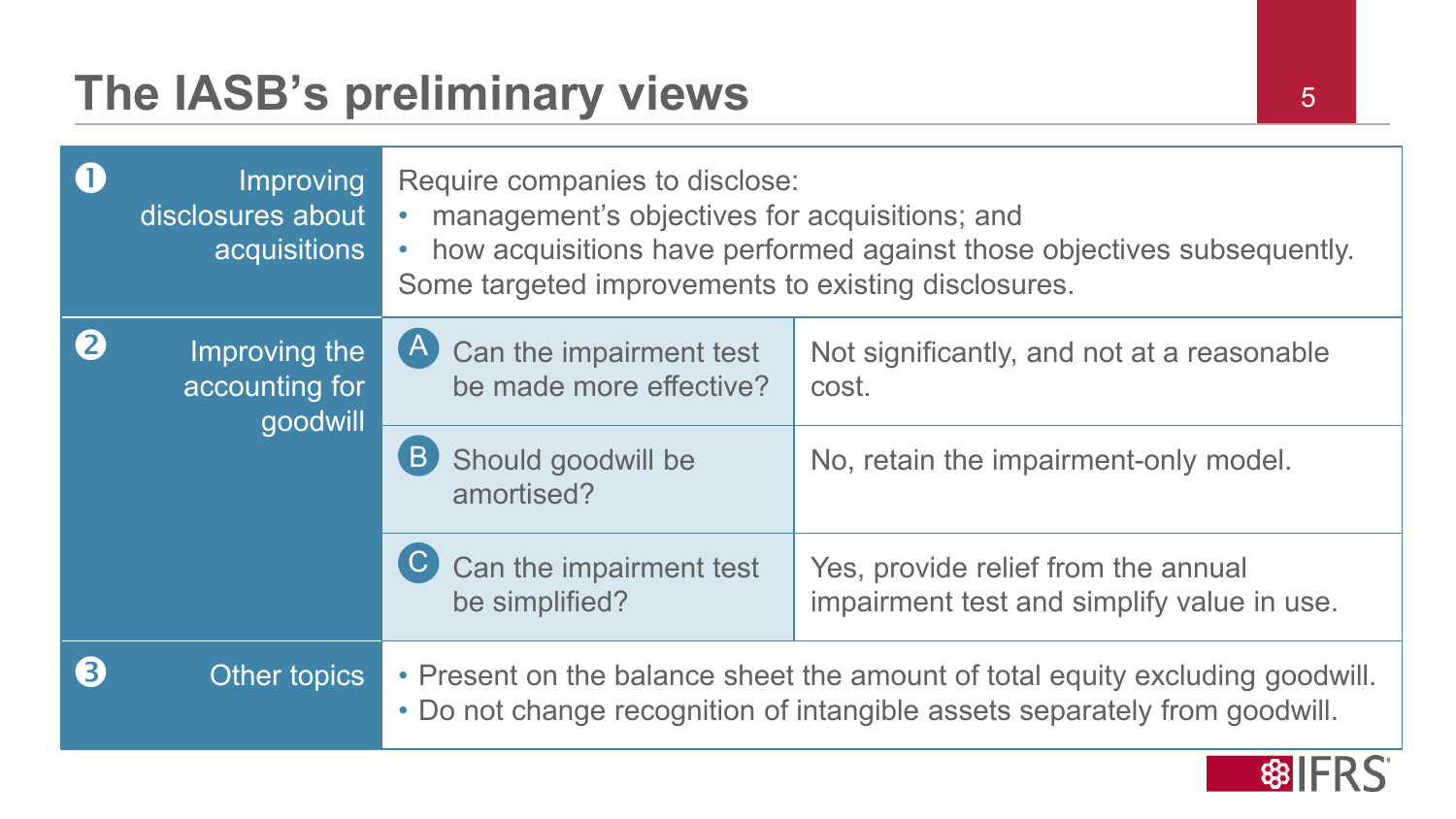## **Improving disclosures about acquisitions**

#### What is the issue?



Investors do not get enough information about acquisitions and their subsequent performance

- Such information would allow investors to hold management to account (stewardship)
- IFRS Standards do not specifically require companies to disclose information about the subsequent performance of acquisitions

#### IASB's preliminary view: require disclosures

#### **At the acquisition date:**



- Strategic rationale for acquisition
- Objectives for the acquisition
- Metrics for monitoring achievement of objectives

**After the acquisition date:**



Performance against objectives

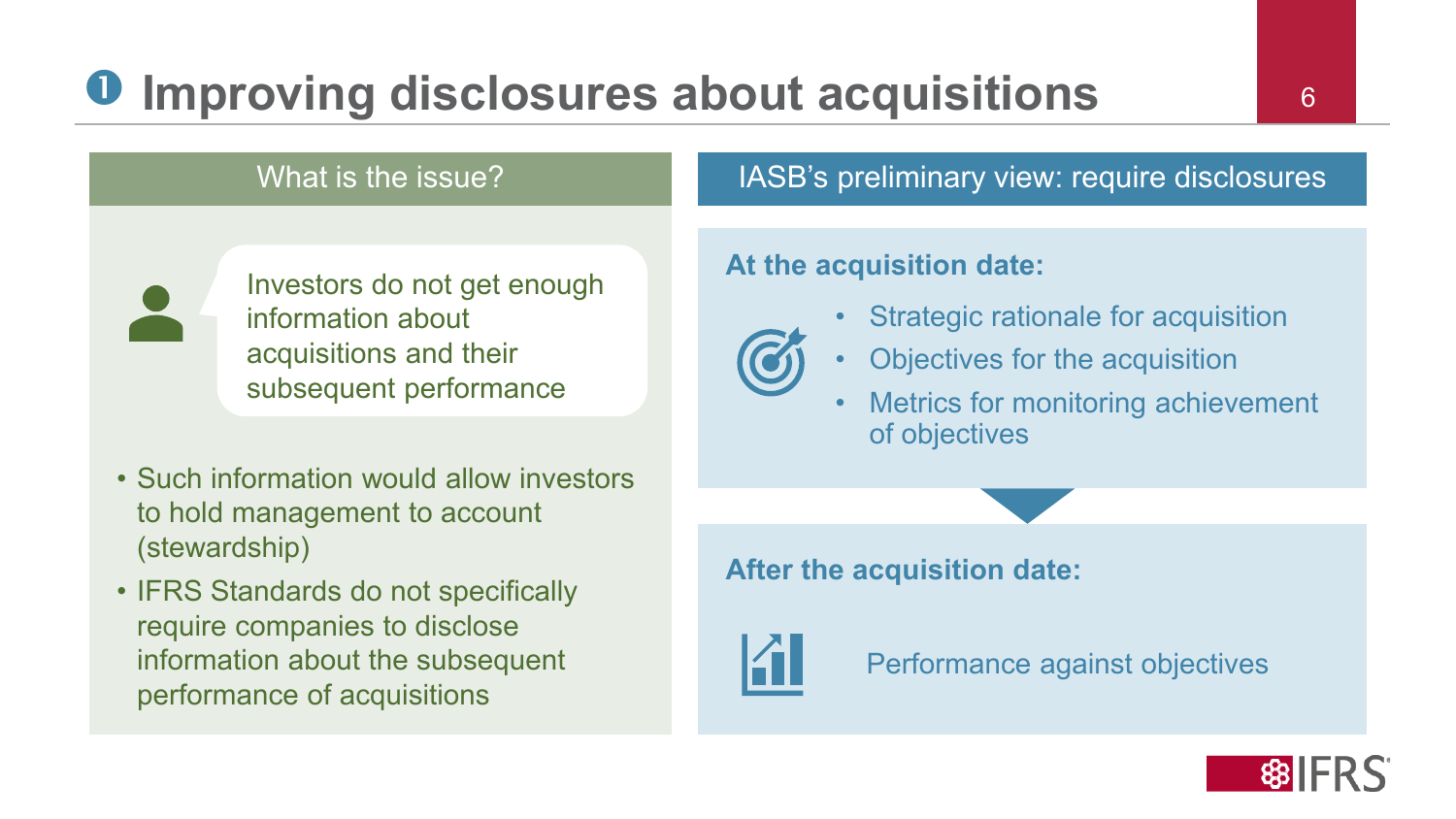## **O** Improving disclosures about acquisitions

IASB's preliminary view: Companies should disclose information management uses internally to monitor acquisitions

#### What metrics should be disclosed?

- No single metric suitable, because business combinations are all different
- Management approach:
	- Less costly to produce
	- Insights into how management manages acquisitions
- Can be operational or financial metrics
- Might be information about combined business where integration occurs

#### Should all material acquisitions be disclosed?

- Disclosure of all material acquisitions could be onerous for serial acquirers
- Preliminary view: define 'management' as 'chief operating decision maker' (CODM) (IFRS 8 *Operating Segments*)
- Are these the acquisitions that investors would like to know more about?

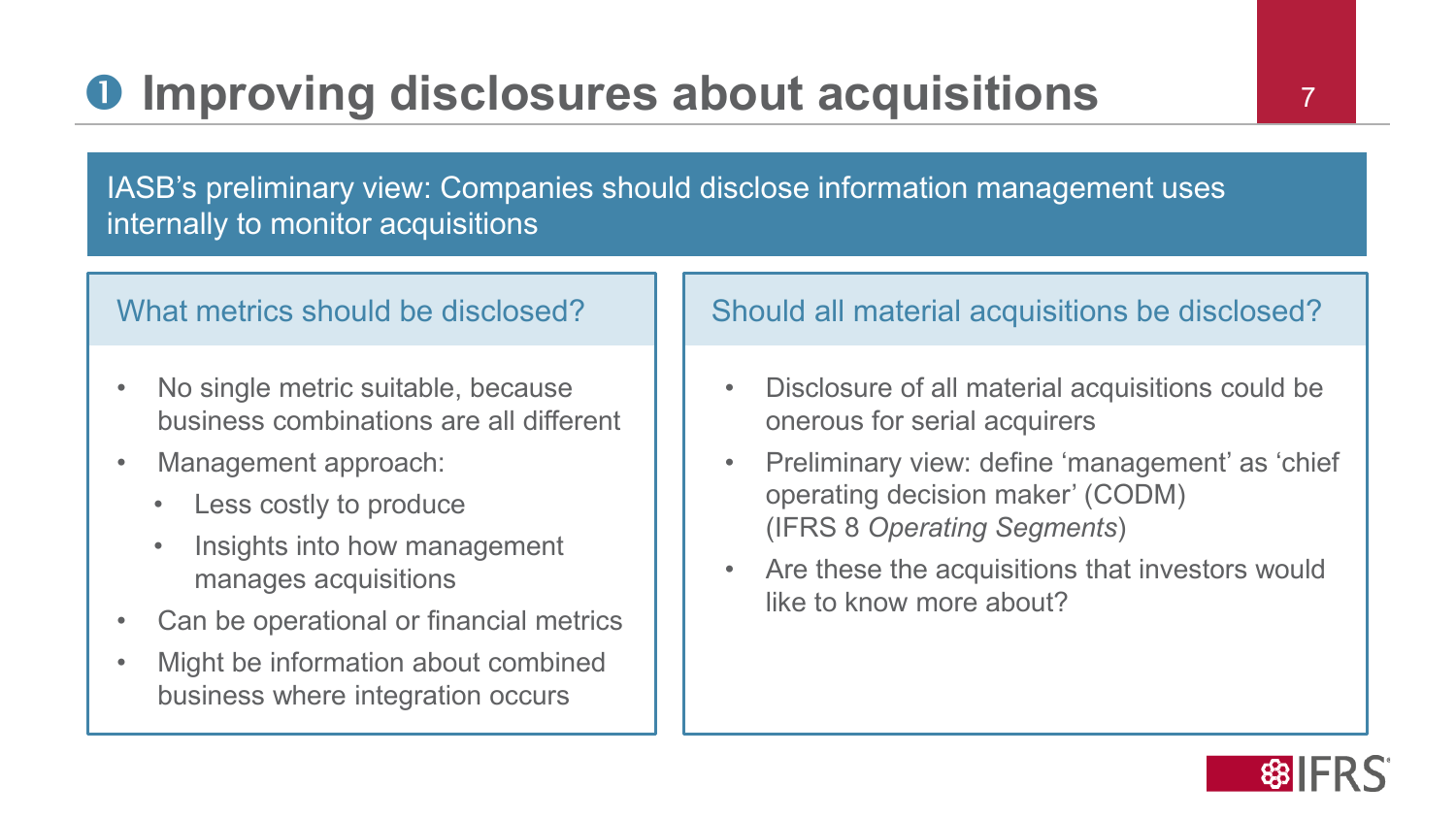### **Further improvements to IFRS 3 disclosures**

|                                                     | <b>INGSSAYE ITUIT SLANGITUIGES</b>                                                                                                                                                                                 | <b>FIGILITION VIGW OF LIG IAOD</b>                                                                                                                                                       |
|-----------------------------------------------------|--------------------------------------------------------------------------------------------------------------------------------------------------------------------------------------------------------------------|------------------------------------------------------------------------------------------------------------------------------------------------------------------------------------------|
| <b>Expected</b><br>synergies                        | • Synergies are often an important part of an<br>acquisition.<br>• Help investors better understand the factors<br>that contributed to the acquisition price.                                                      | Require companies to disclose in the year of<br>acquisition the amount, or range of amounts,<br>of synergies expected from an acquisition.                                               |
| Defined benefit<br>pension<br>liabilities &<br>debt | • Some investors consider these liabilities to<br>form part of the capital employed for<br>acquisitions.<br>• Needed to assess return on capital employed.                                                         | Require companies to disclose the amount<br>of defined benefit pension liabilities and debt<br>of the acquiree at the acquisition date,<br>separately from other classes of liabilities. |
| Pro-forma<br>information                            | • Existing disclosure requirements lack<br>guidance, resulting in diversity in practice.<br>• Preparers question the usefulness of the<br>information, while investors think that the<br>information is important. | Require companies to disclose both actual<br>and pro-forma revenue, operating profit<br>and cash flows from operating activities.                                                        |

**Message from stakeholders Preliminary view of the IASB**

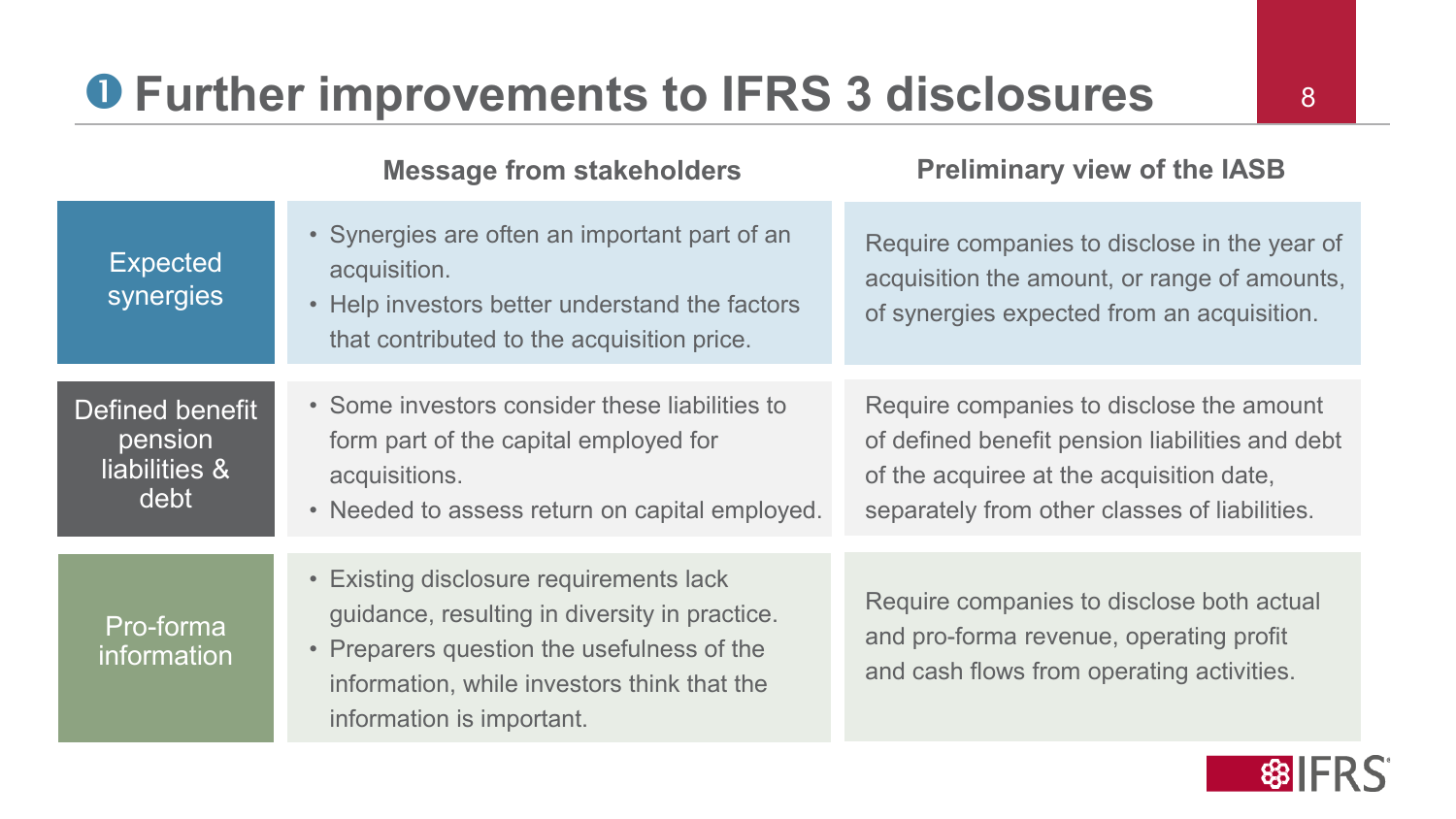Do you think management is monitoring whether a business combination is meeting management's initial expectations?

A Yes

B No

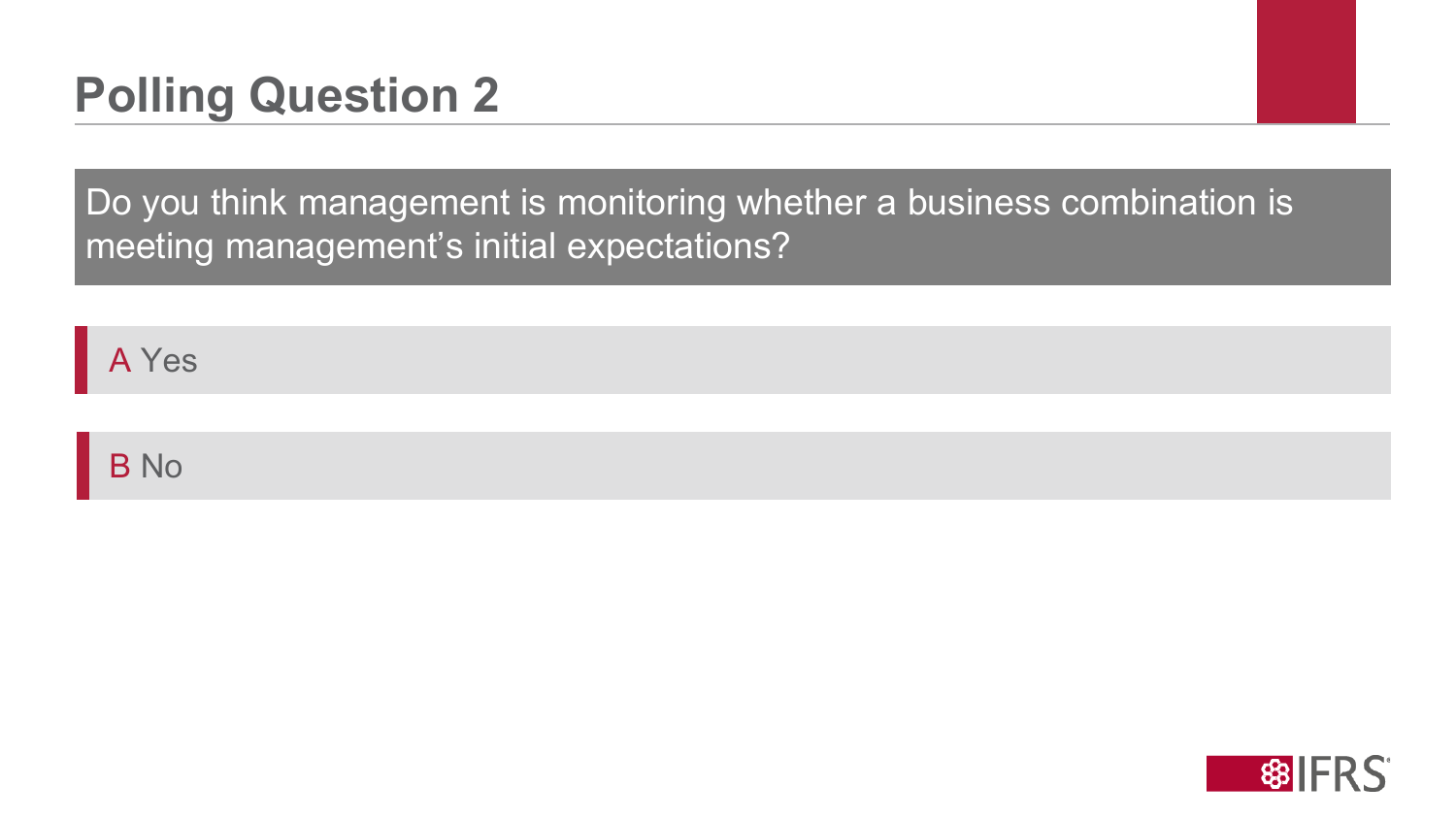Assuming management is monitoring its business combinations, do you think companies should share the information their management is using with investors?

A Yes

B No

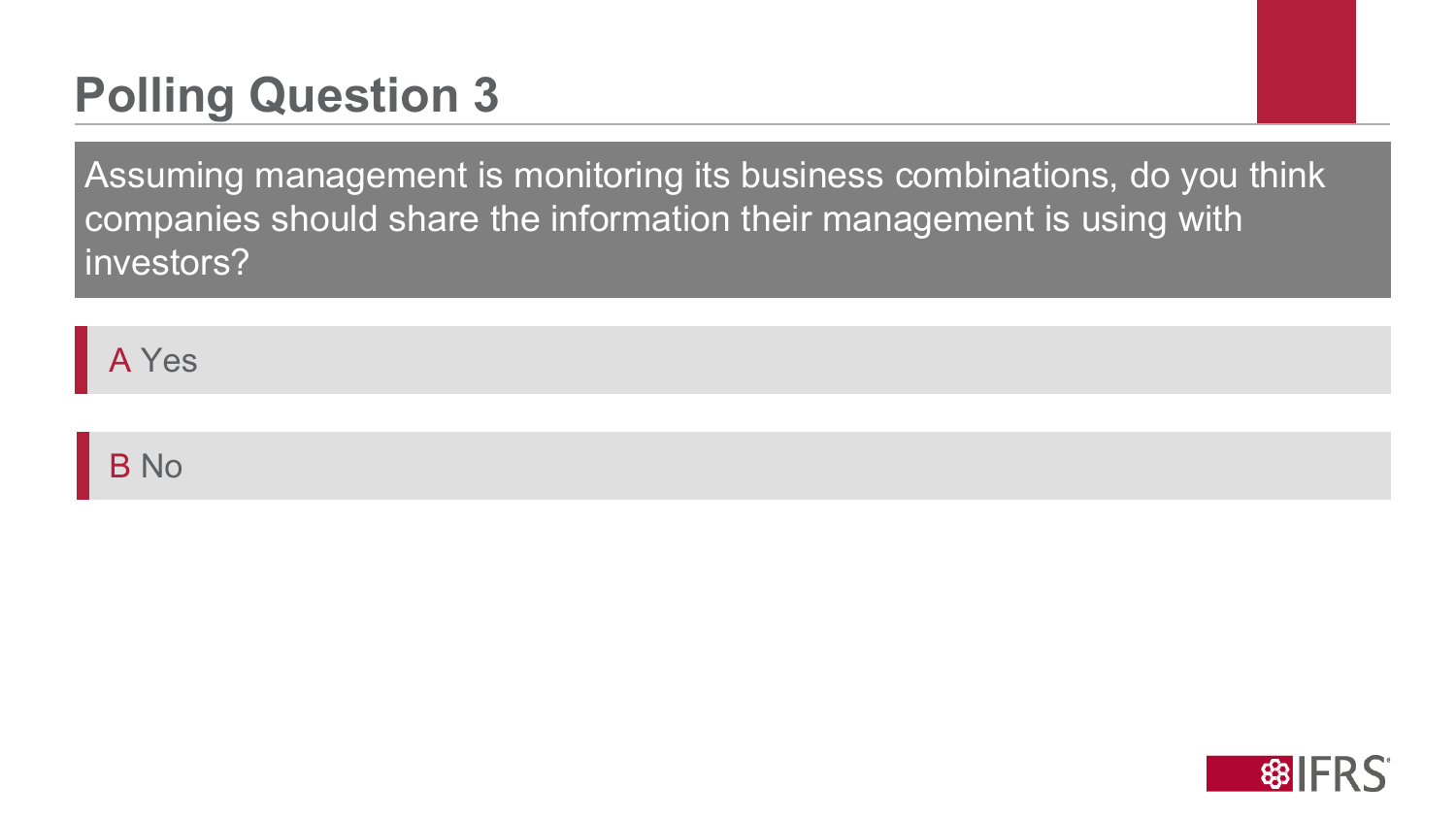Do you think companies would disclose the information proposed by the IASB voluntarily if the information is not required to be provided in the financial statements?

A Yes

B No

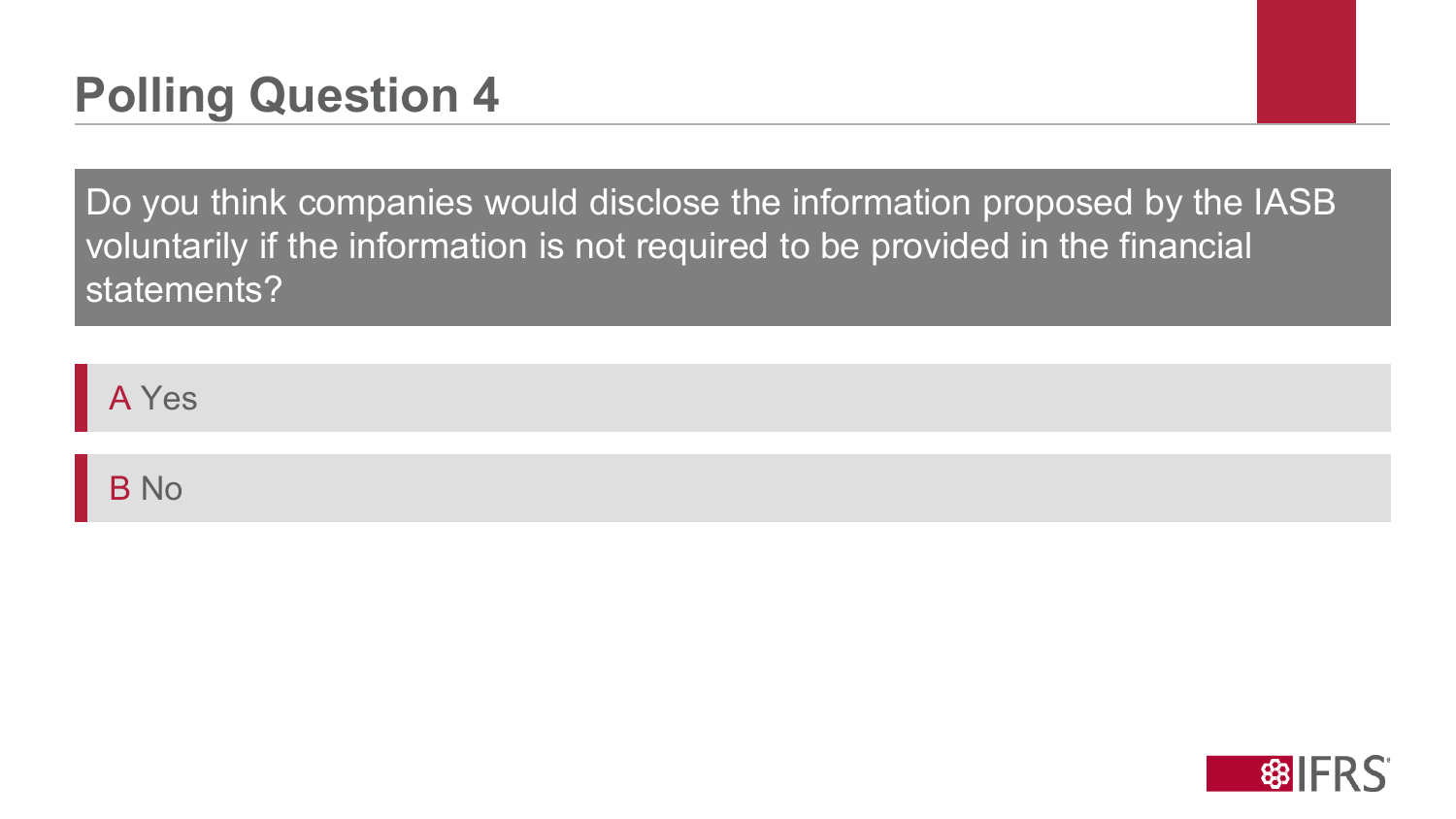# **2** Improving the accounting for goodwill 12

#### What are the issues? Research undertaken by the IASB



Impairment losses on goodwill are recognised too late

Could be due to:

- too optimistic cash flow estimates; or
- shielding of goodwill from impairment by headroom (see next slide)



The impairment test is complex and costly for companies



Can the impairment test be made more effective?



Should goodwill be amortised?



Can the impairment test be simplified?

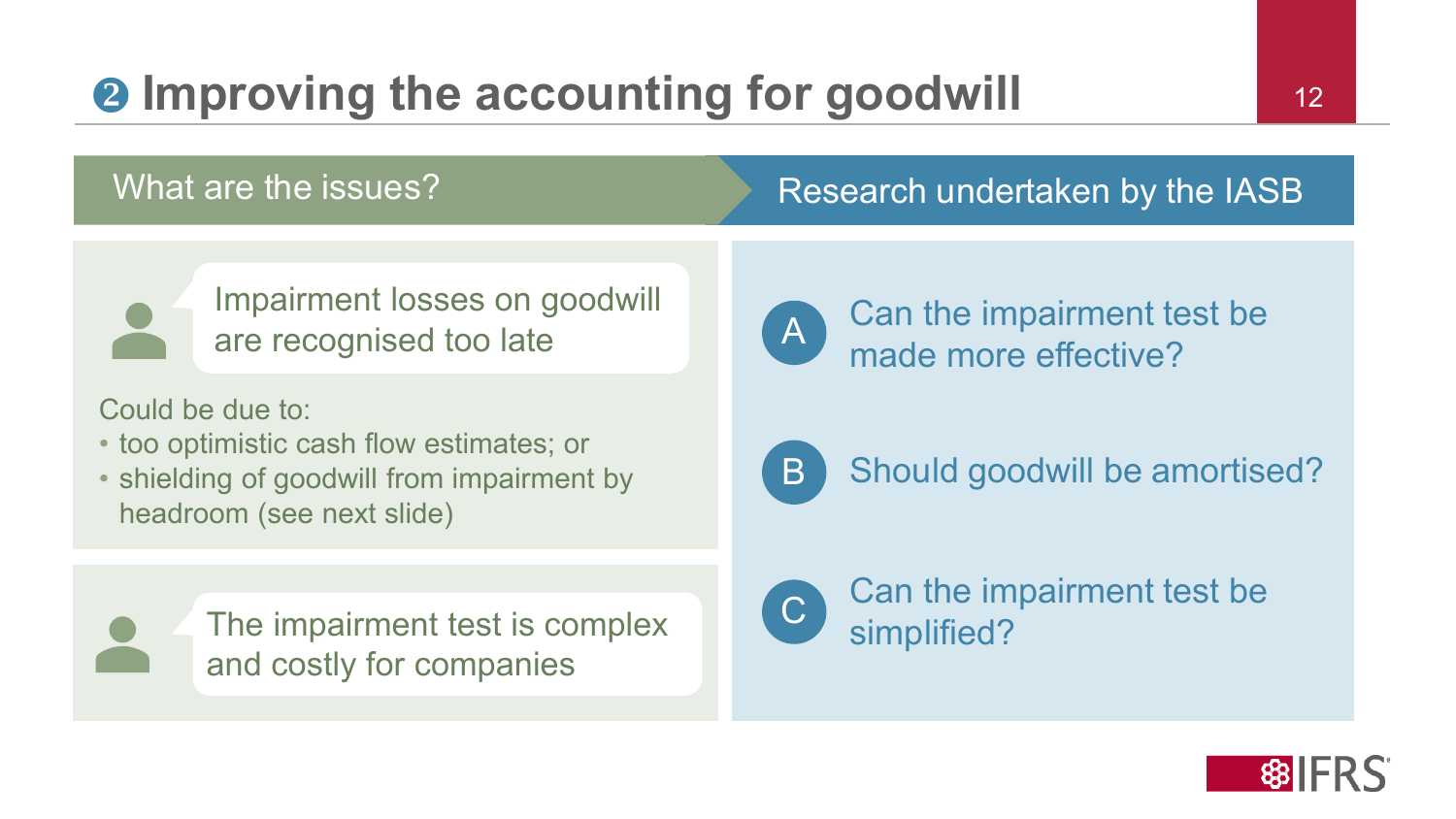### **Background—shielding** 13



If acquired business is run separately:  $\rightarrow$  tested for impairment separately  $\rightarrow$  impairment loss

If acquired business is integrated with acquirer's business:

- $\rightarrow$  combined business is tested for impairment
- $\rightarrow$  no impairment loss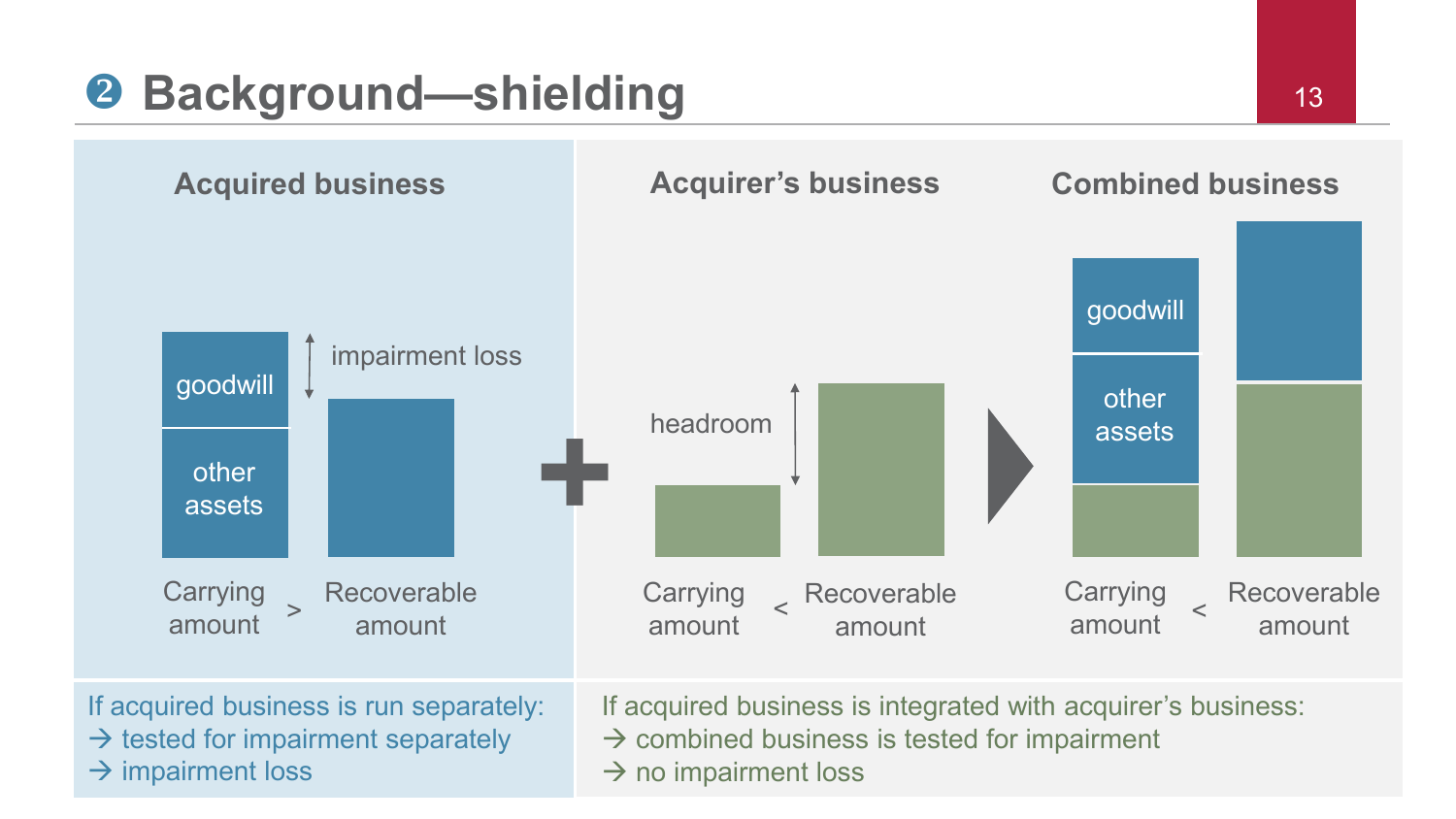#### IASB's preliminary view

#### No feasible alternative test

- It is not feasible to make the impairment test for goodwill significantly more effective at a reasonable cost to companies.
- Shielding cannot be eliminated because goodwill has to be tested for impairment with other assets.

Disclosure solution The test is not intended to test goodwill directly

The test cannot always signal how an acquisition is performing, but that does not mean that the test has failed.

When performed well, the test ensures that the carrying amount of the CGU as a whole is recoverable.

The disclosure requirements discussed on slides 6–7 could provide information that investors need about the performance of acquisitions.

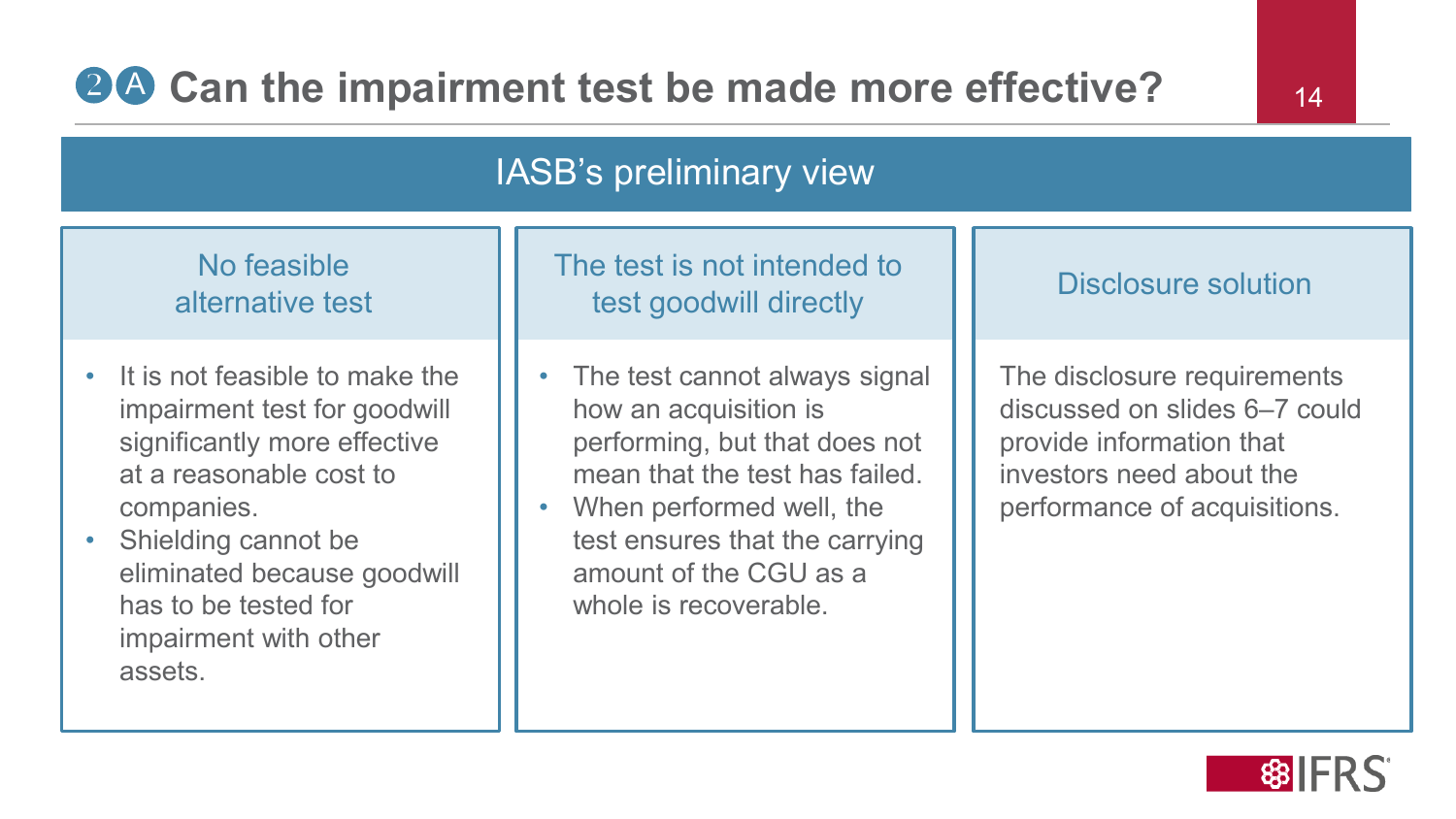Do you agree with the IASB's preliminary view that the current impairment test in IAS 36 cannot be significantly improved?

A Yes, goodwill has to be tested with other assets and if cash flows are too optimistic this is an implementation issue

B No, I have suggestions for an alternative to the current impairment test that is more robust

C No, I have suggestions for additional guidance which will help improve the application of the current impairment test

D No, I have suggestions on how the IASB could help address too optimistic cash flows

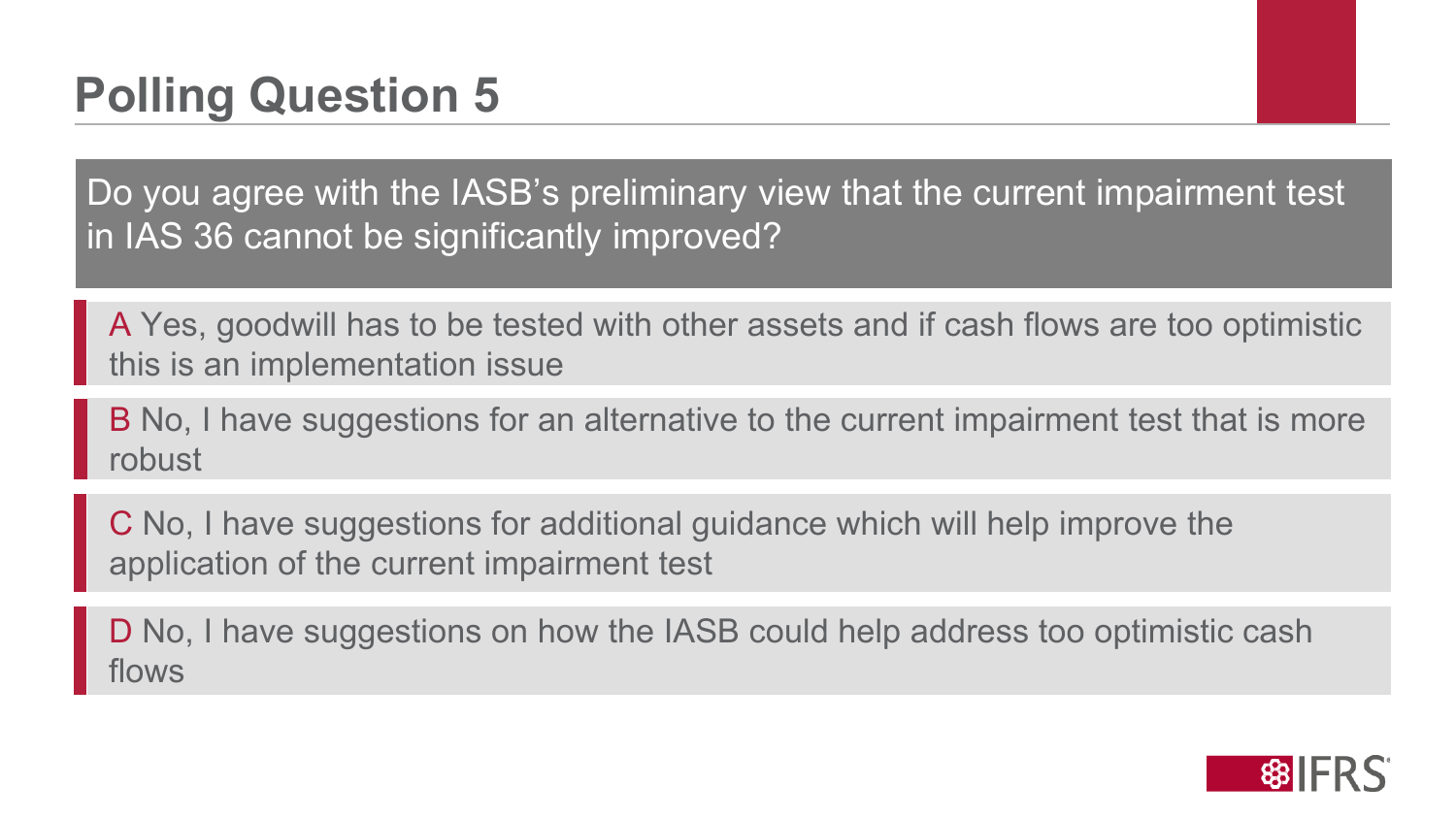## **28 Amortisation of Goodwill vs Impairment-only** 16

| <b>Amortising goodwill</b>                                                                        | Retaining the impairment-only model                                                                                                                           |  |  |
|---------------------------------------------------------------------------------------------------|---------------------------------------------------------------------------------------------------------------------------------------------------------------|--|--|
| some say                                                                                          | others say                                                                                                                                                    |  |  |
| Goodwill is overstated, so management is not held<br>to account.                                  | The impairment-only model provides useful<br>confirmatory information to investors.                                                                           |  |  |
| Amortisation is simple and targets acquired<br>goodwill directly.                                 | Amortisation is arbitrary and would be ignored by<br>many investors.                                                                                          |  |  |
| The impairment test is not working as well as the<br>IASB intended.                               | If applied well, the impairment test works as the<br>IASB intended, ensuring that, as a group, goodwill<br>and other assets of a business are not overstated. |  |  |
| Goodwill is a wasting asset. Amortisation is the<br>only way to show the consumption of goodwill. | The benefits of goodwill are maintained for an<br>indefinite period, so goodwill is not a wasting asset.                                                      |  |  |
| Amortisation would ultimately make the impairment<br>test easier and less costly to apply.        | Amortisation would not significantly reduce the cost<br>of impairment testing, especially in the first few<br>years.                                          |  |  |

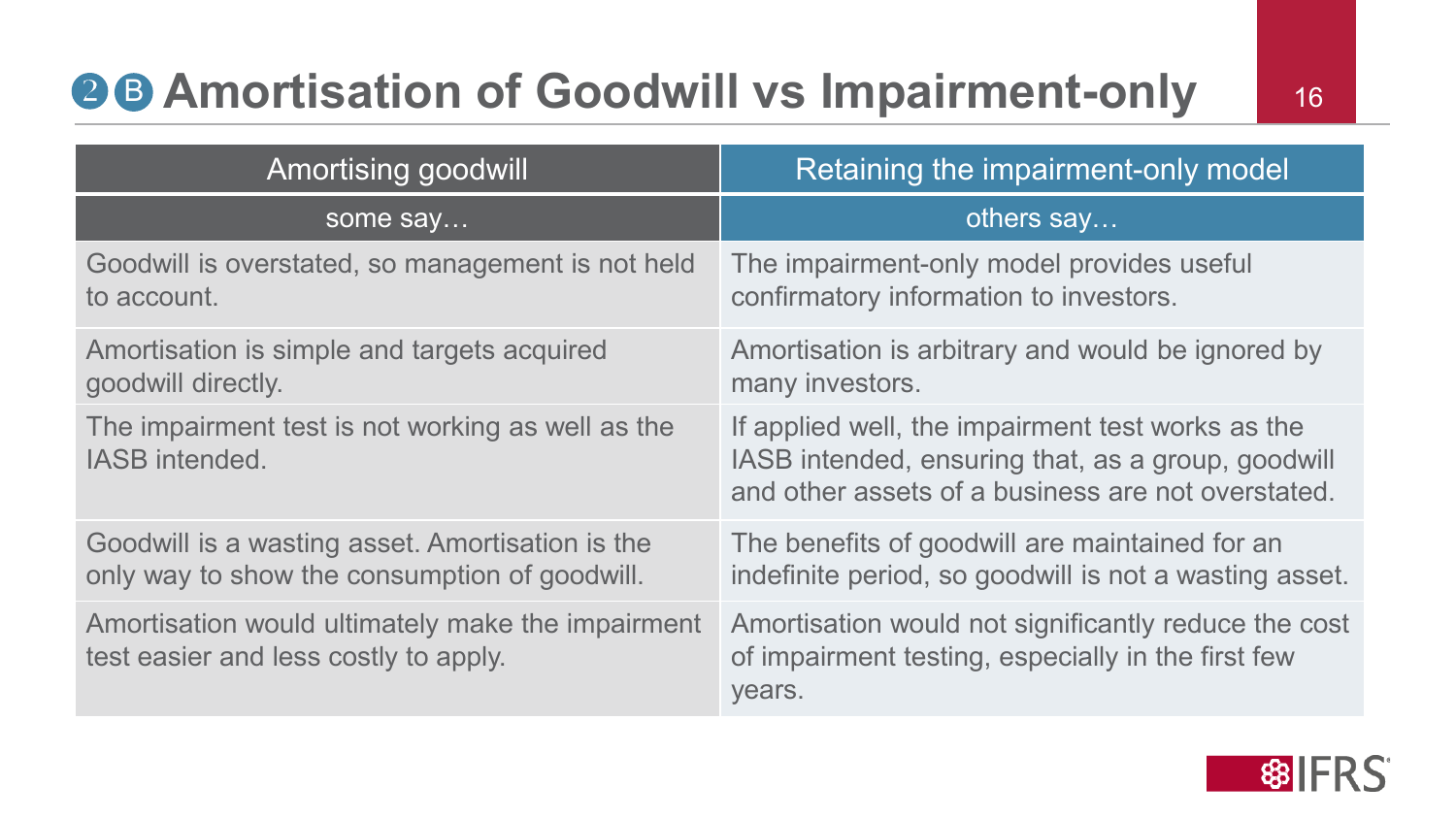### **BB Amortisation of Goodwill vs Impairment-only** 17

#### IASB's preliminary view

There is no compelling evidence that amortisation would significantly improve financial reporting



**Retain the impairmentonly approach**



The IASB majority was small.

Stakeholders are invited to provide new arguments to help the IASB decide how to move forward on this topic.

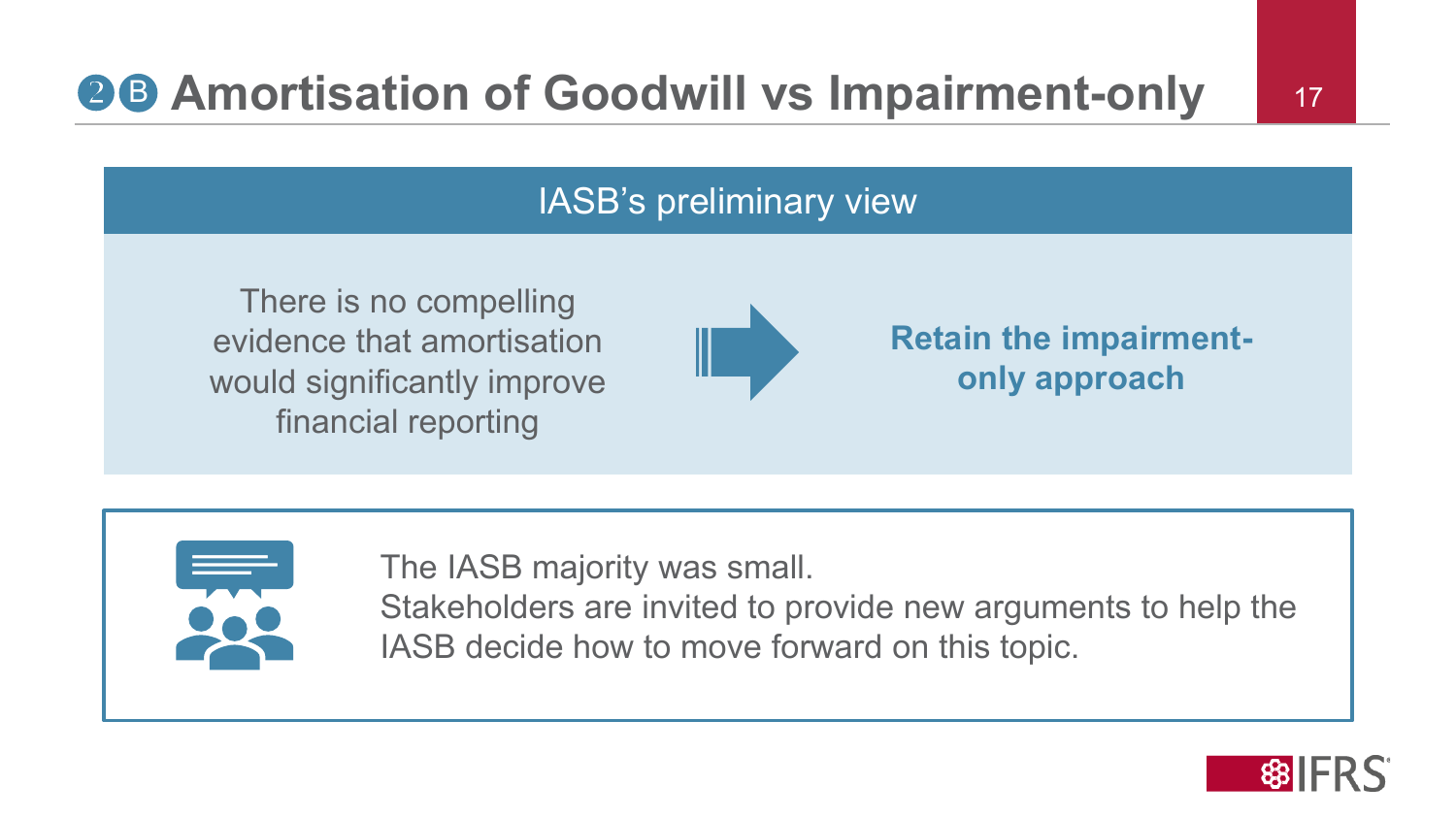Has your view on the subsequent accounting for goodwill (impairment-only vs amortisation) changed since 2004, when IFRS 3 was issued?

A Yes, I used to support impairment-only and I now support amortisation

B Yes, I used to support amortisation and I now support impairment-only

C No, I have always supported impairment-only

D No, I have always supported amortisation

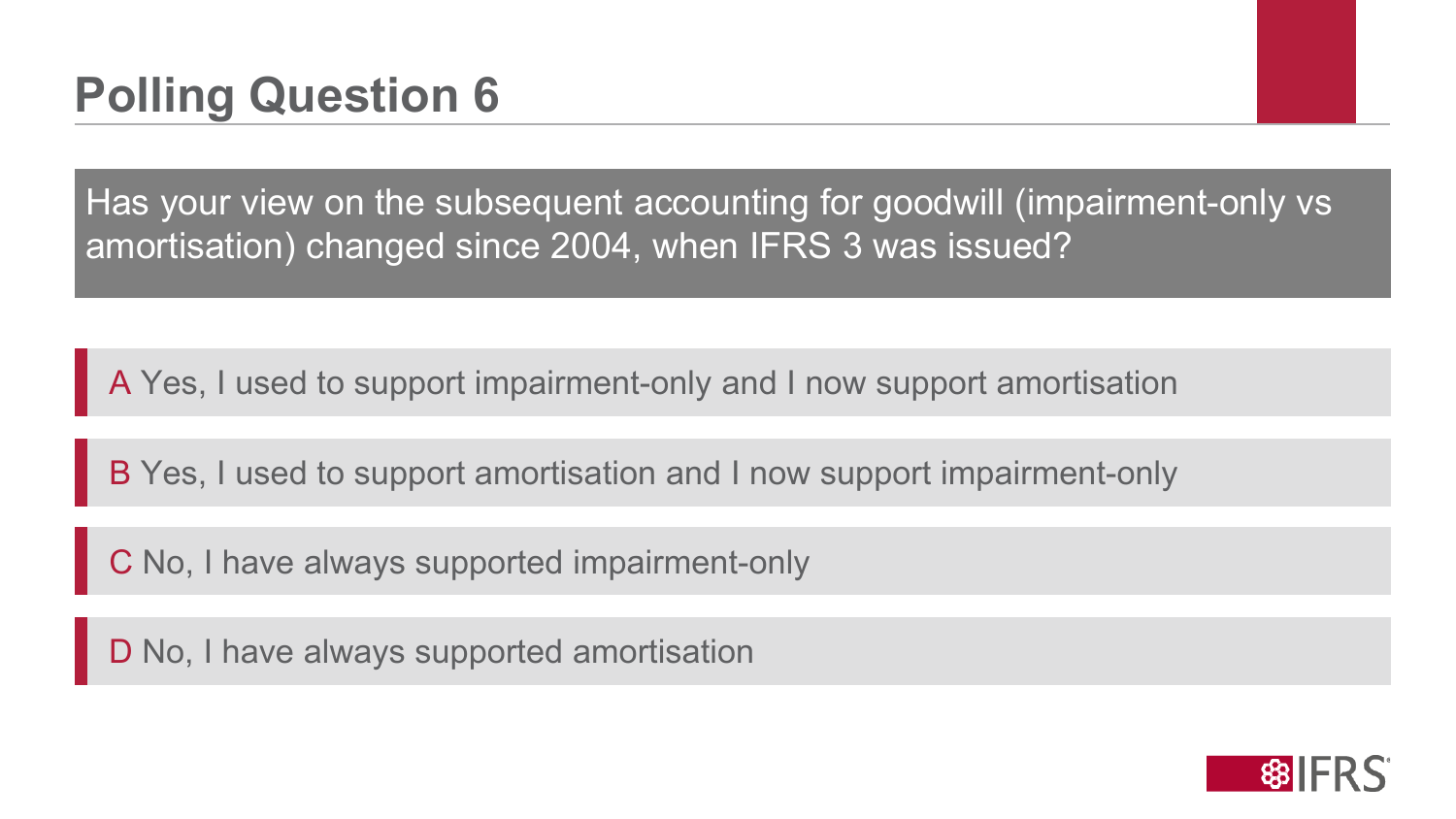### **80** Simplifying the impairment test 19

#### Relief from an annual impairment test



Having to perform the test annually, even when they have no reason to suspect an impairment has occurred, adds unnecessary cost

- Remove requirement to test CGUs containing goodwill for impairment at least annually.
- Companies must still assess whether there is any indicator of impairment, and perform the impairment test if there is.

#### Simplifying value in use estimates



IAS 36 contains certain restrictions on value in use that add cost and complexity to the test, and deviates from common industry practice

- Remove restriction on including some cash flows in value in use estimates.
- Cash flow forecasts still need to be reasonable and supportable.
- Allow use of post-tax discount rates and post-tax cash flows.

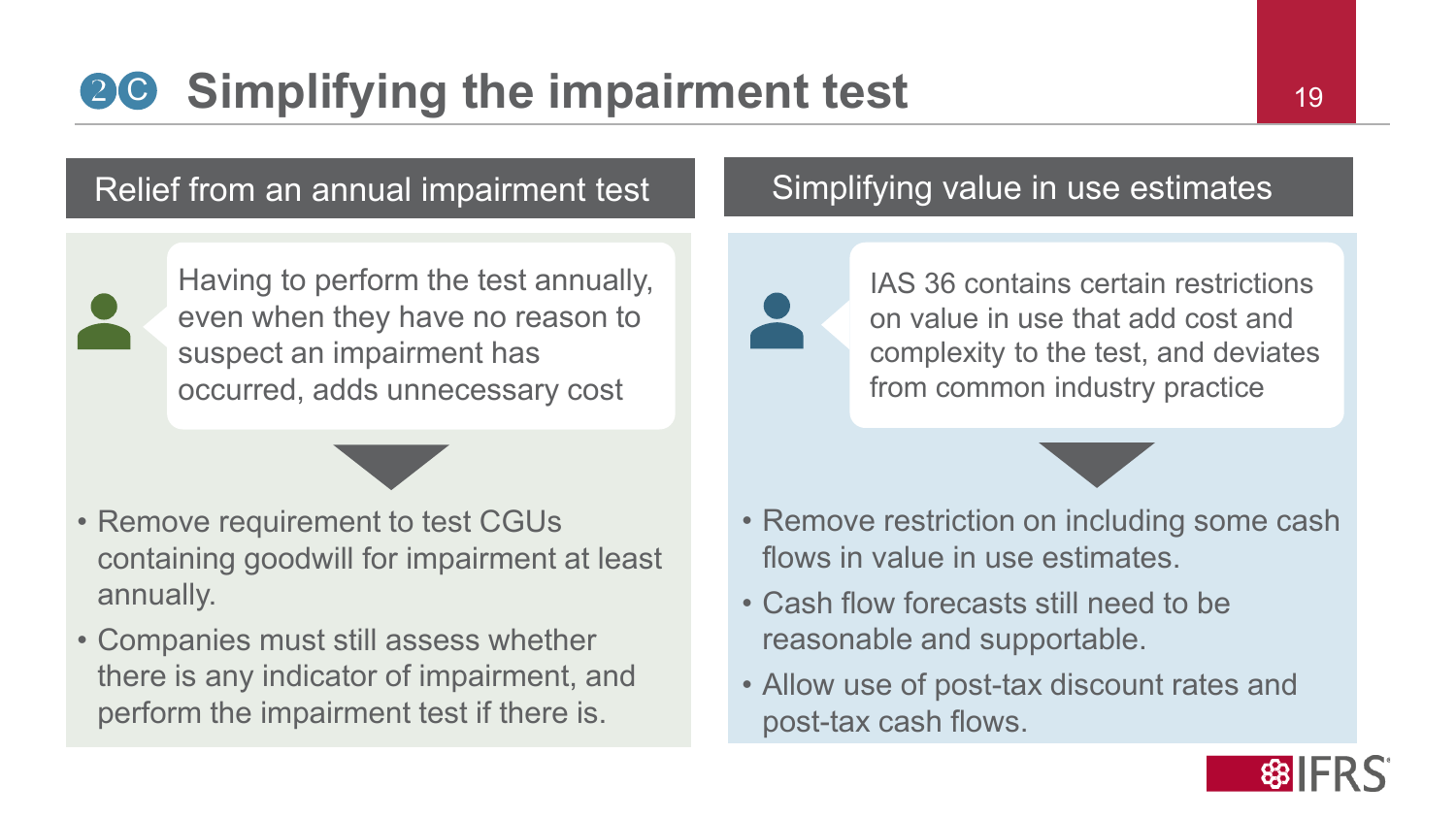What concern(s), if any, do you have about the IASB's preliminary view that it should adopt an indicator-based impairment test for goodwill?

A Companies might not be able to identify an indicator of impairment when an impairment has occurred

B Expertise in performing the impairment test might be lost if not performed regularly

C It provides more opportunity for companies to avoid impairments if they so wish; for example, auditors will find it harder to challenge indicator reviews

D Performing a review for indicators is just as costly as performing the test

E I have no concerns (or the benefits outweigh my concerns); I agree with the IASB's preliminary view to adopt an indicator-based impairment test for goodwill

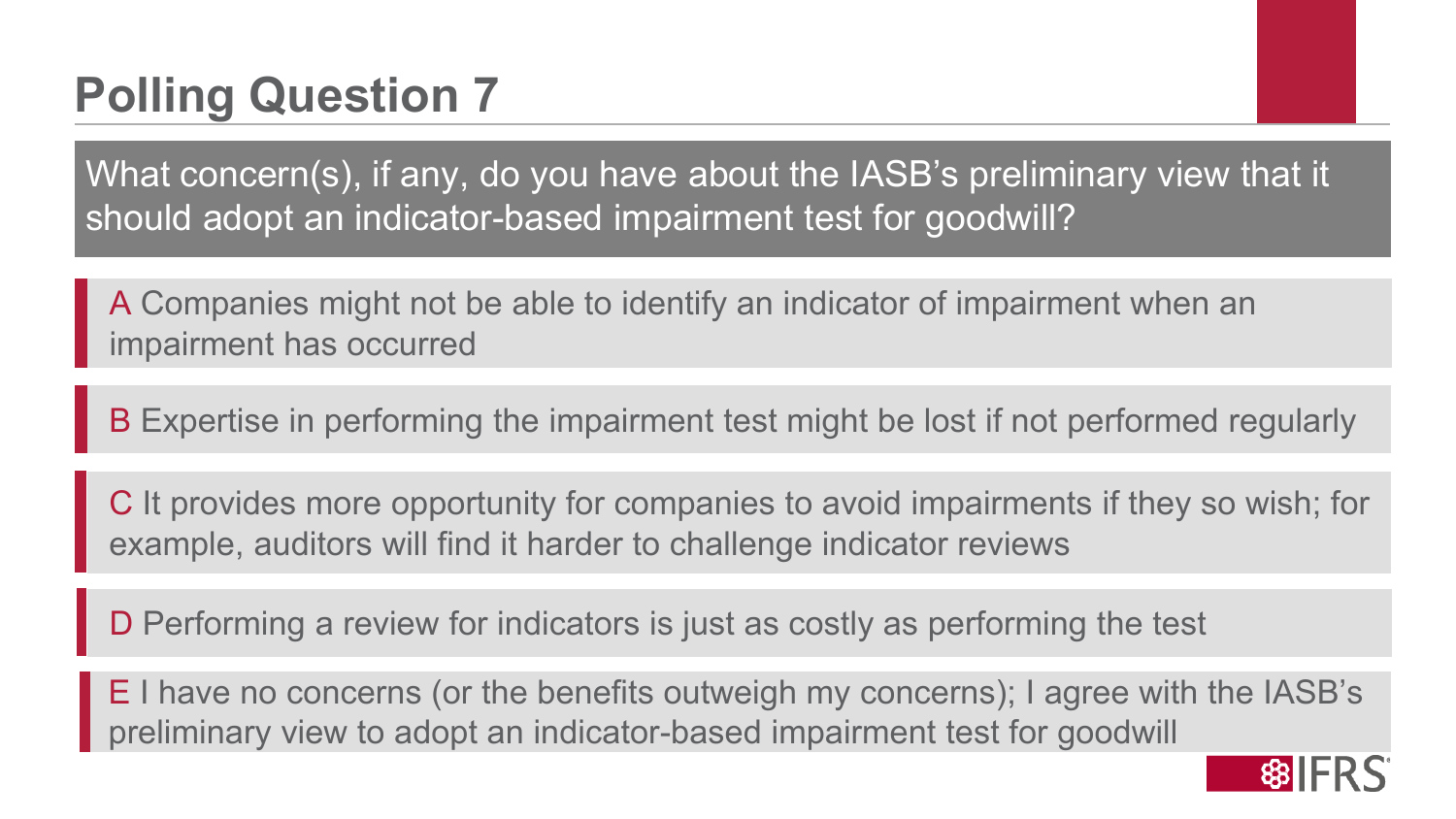### **B Presenting total equity excluding goodwill 21** 21

#### **XYZ Group – Statement of financial position as at 31 December 20X0**

| Property, plant and equipment          | 1,000 |
|----------------------------------------|-------|
| Goodwill                               | 2,000 |
| <b>Total non-current assets</b>        | 3,000 |
|                                        |       |
| Inventories                            | 1,000 |
| <b>Trade receivables</b>               | 2,000 |
| Cash and cash equivalents              | 3,000 |
| <b>Total current assets</b>            | 6,000 |
| <b>Total assets</b>                    | 9,000 |
|                                        |       |
| Long-term borrowings                   | 1,000 |
| Deferred tax                           | 2,000 |
| <b>Total non-current liabilities</b>   | 3,000 |
|                                        |       |
| Trade and other payables               | 3,000 |
| <b>Total current liabilities</b>       | 3,000 |
| <b>Total liabilities</b>               | 6,000 |
|                                        |       |
| Share capital                          | 1,000 |
| Retained earnings                      | 2,000 |
| <b>Total equity</b>                    | 3,000 |
| <b>Total equity and liabilities</b>    | 9,000 |
|                                        |       |
| <b>Total equity excluding goodwill</b> | 1,000 |

Goodwill is different from other assets because it:

- can only be measured indirectly; and
- cannot be sold separately.

Presenting **total equity excluding goodwill** on the balance sheet helps to make this amount **more prominent**, drawing investors' attention to companies whose goodwill constitutes a significant portion of their net assets.

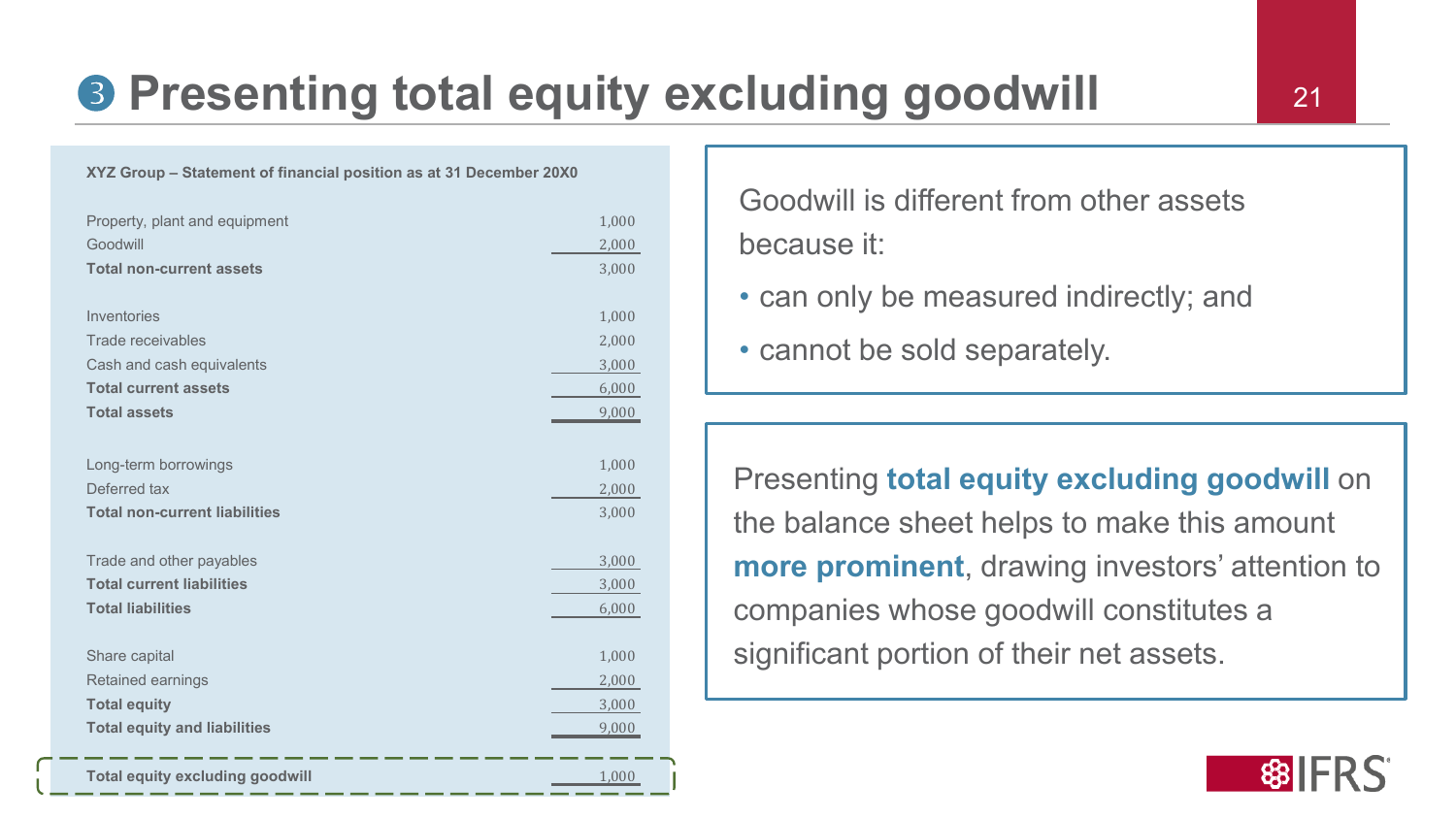### **8 Intangible assets**

Separate recognition helps to explain what companies have bought. It also ensures that intangible assets with a finite useful life are recognised separately and amortised.

Separate recognition does not provide useful information, because:

- similar intangible assets are not recognised if generated internally; and
- some intangible assets are difficult to value.

#### Existing requirements

All identifiable intangible assets acquired in a business combination need to be recognised separately.

#### Board's preliminary view

- No compelling evidence that requirements in IAS 38 should be amended.
- Considering whether to align the accounting treatments for acquired and internally generated intangible assets is beyond the scope of this project.

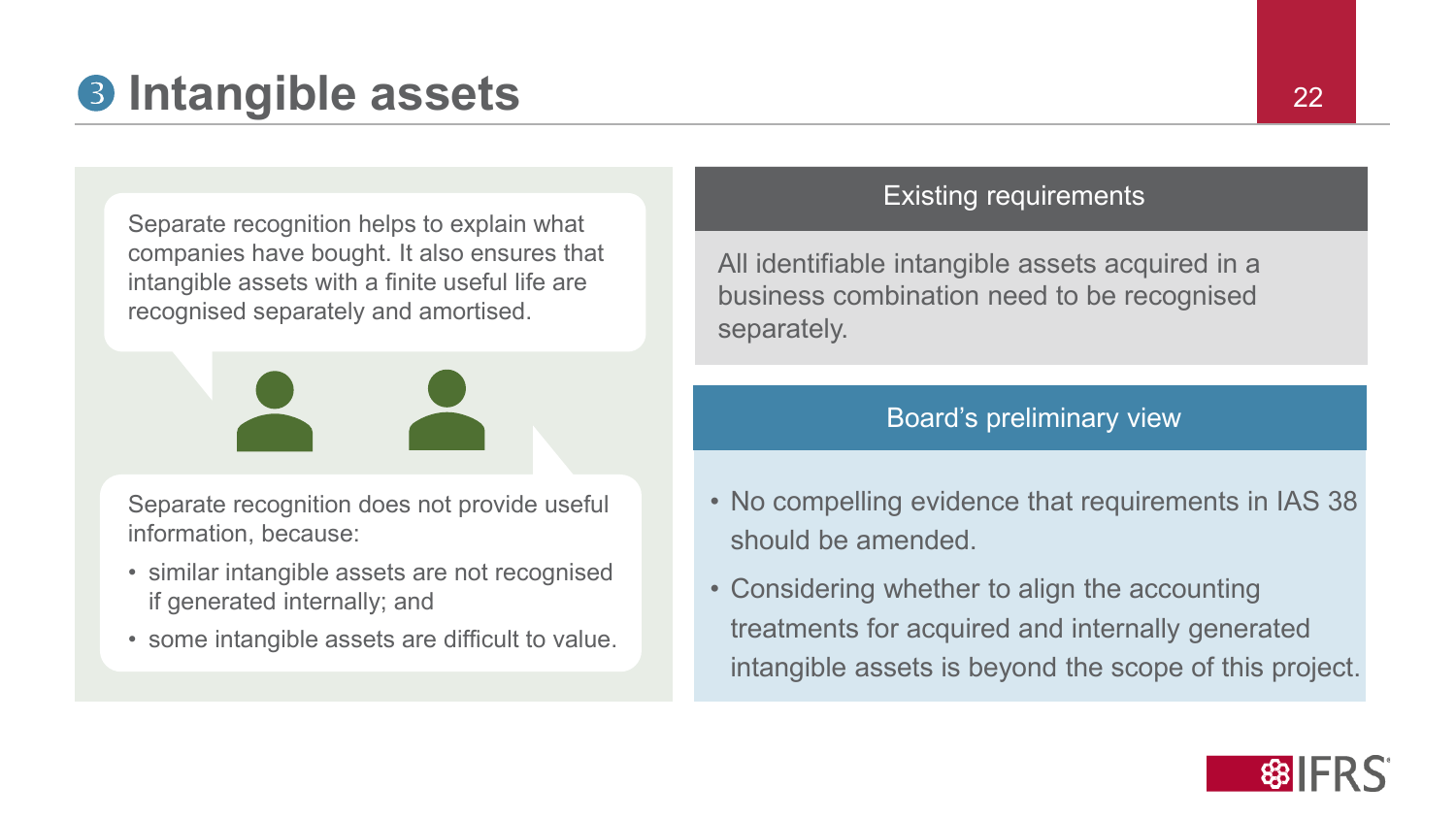### A balanced package 23

|                                                         | <b>Objectives</b>   |                     | IASB's            |  |
|---------------------------------------------------------|---------------------|---------------------|-------------------|--|
| Possible changes the IASB considered                    |                     | <b>Reduce cost</b>  | preliminary view  |  |
| Improve disclosures about acquisitions                  |                     | $\boldsymbol{\chi}$ | Yes, change       |  |
| Amortise goodwill                                       | $\boldsymbol{\chi}$ |                     | No, do not change |  |
| Provide relief from annual quantitative impairment test | .                   |                     | Yes, change       |  |
| Amend how value in use is estimated                     |                     |                     | Yes, change       |  |
| Present total equity excluding goodwill                 |                     |                     | Yes, change       |  |
| Include some intangible assets in goodwill              | X                   |                     | No, do not change |  |
|                                                         |                     |                     |                   |  |

In line with objective **X** In conflict with objective **1.1.** No significant impact